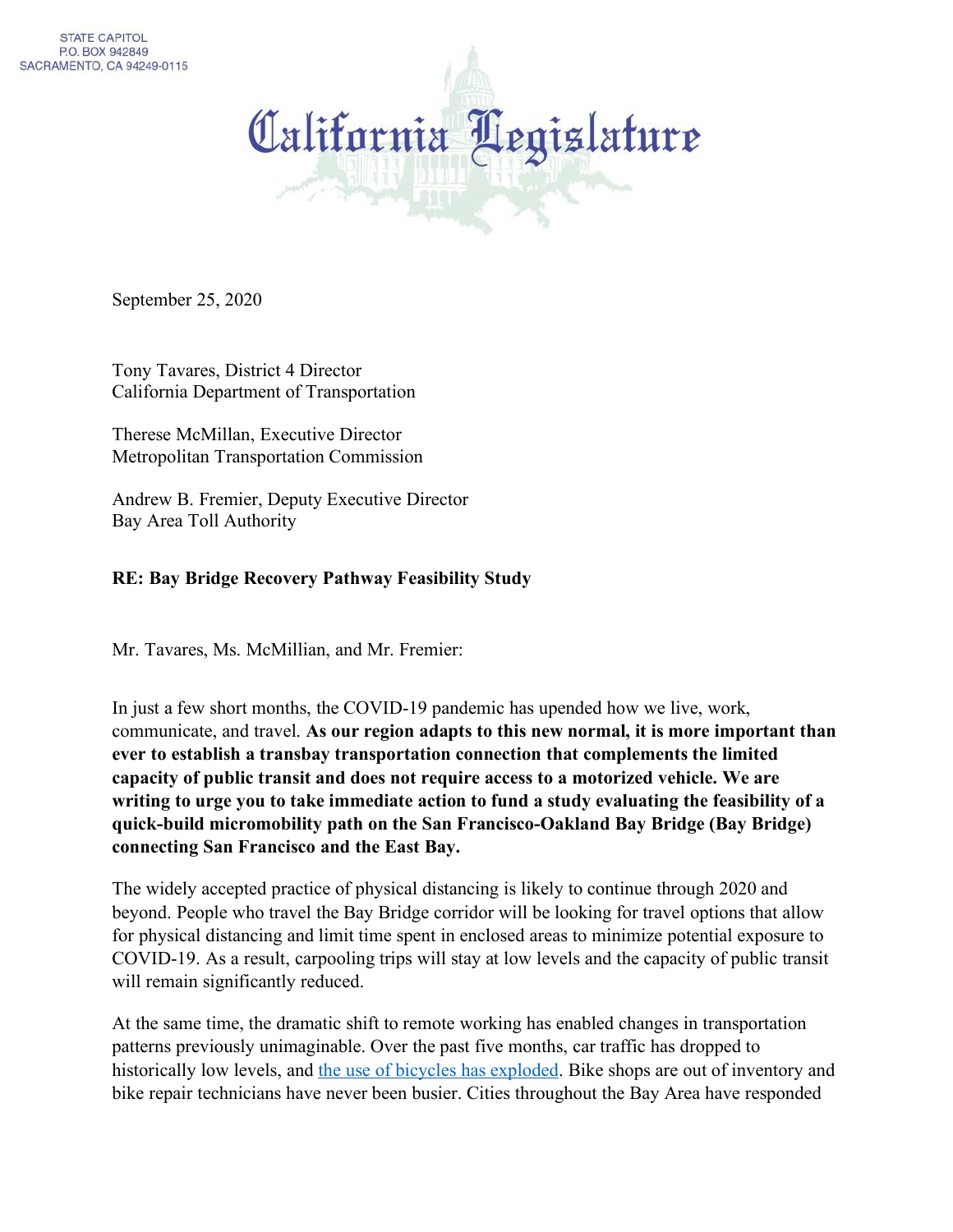by closing streets to vehicle traffic and creating emergency bikeways. Air quality, neighborhood quality of life, and street safety, have all been the best in decades.

Despite the immediate short-term demand for bicycling, and the long-term benefits of this dramatic drop in traffic, the region's most important transportation link between San Francisco and the East Bay is currently restricted to cars, trucks, and transit vehicles. A "quick-build" micromobility path utilizing the left lane of the westbound Bay Bridge freeway deck can change that. It will provide a free, healthy, reliable, and safe connection for people who want to travel between the East Bay and San Francisco by bike, e-bike, or other micromobility vehicle. It can be built in just two or three months for as little as \$10 million (equal to roughly two days of [BART operating expenses\)](https://www.bart.gov/sites/default/files/docs/FY18_Budget_Summary.pdf) according to a preliminary study conducted by a Bay Area team of planners, engineers, and bike advocates.

There is growing support for this innovative solution to a traffic crisis that is predicted to cripple [the Bay Area in the coming months.](https://sanfrancisco.cbslocal.com/2020/05/07/university-study-says-san-francisco-commute-traffic-hardest-hit-when-lockdown-eases/) It is imperative that we investigate this opportunity while so many Bay Area businesses continue to encourage remote working and before a significant number of commuters make the shift to single-occupancy vehicles.

**We the undersigned hereby request that the California Department of Transportation (Caltrans), Metropolitan Transportation Commission (MTC), and Bay Area Toll Authority (BATA) take immediate action to fund and develop a study evaluating the feasibility of a temporary micro-mobility path on the Bay Bridge.** At a minimum, this feasibility study should address the following considerations:

- Path design and right-of-way options
- Estimated costs and funding sources
- Equity analysis investigating impacts to communities of concern and strategies to ensure these communities benefit from this facility
- Anticipated environmental clearance and permits
- Planning and construction schedule
- Security risks, enforcement, and incident management
- Facility user types (bike, e-bike, scooter, pedestrians, wheelchairs, etc.)
- ADA compliance
- User safety assessment
- User affordability assessment
- Traffic and parking impacts with and without project implementation

This study will be used to assess whether the proposed project is a cost-effective solution to improving the region's traffic crisis while simultaneously helping to meet the state and region's broader sustainability and equity goals.

We thank you for your support.